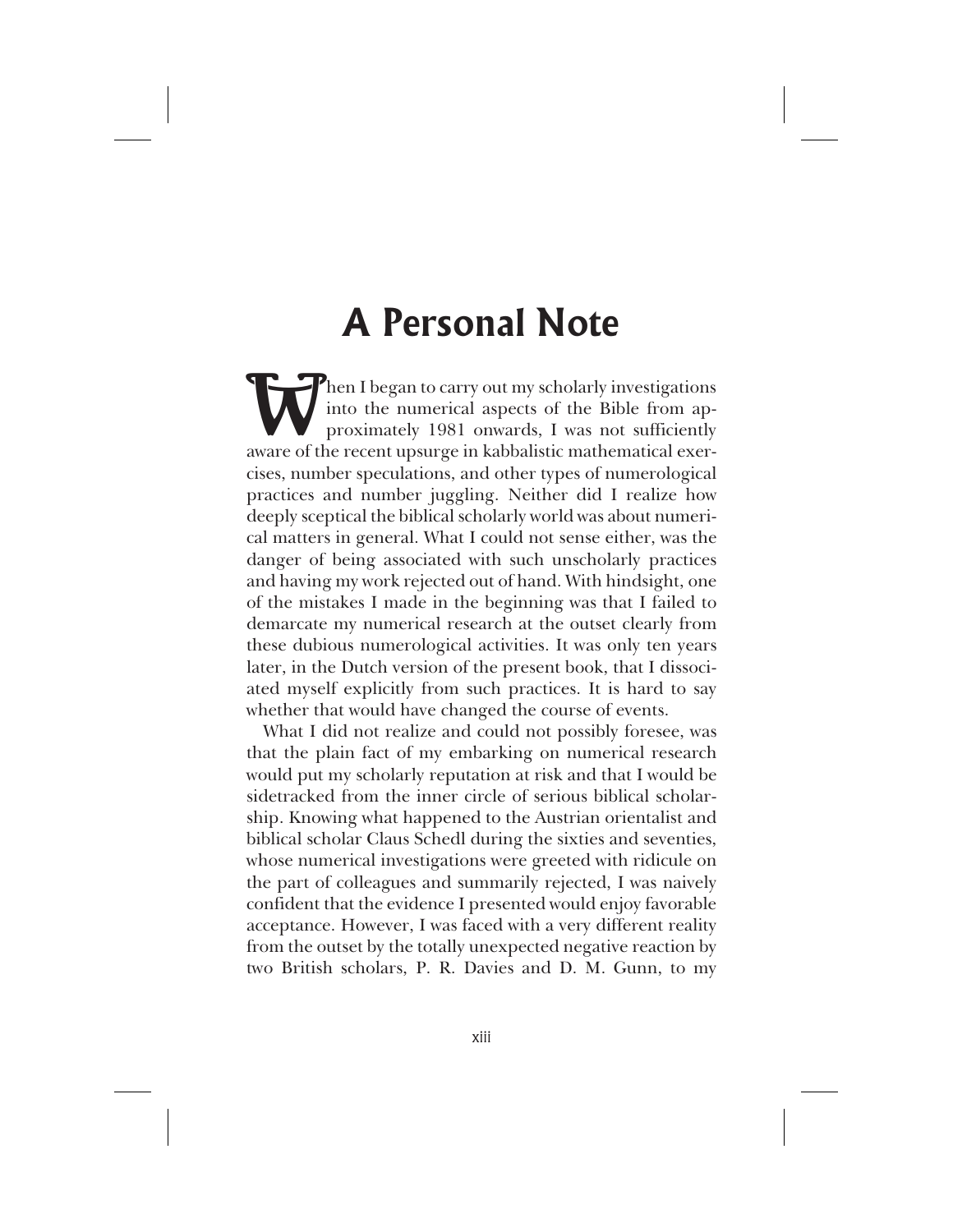## A Personal Note

presentation of the numerical patterns of the Divine Speech Formulas in the Pentateuch in 1982.<sup>1</sup>

I was sobered up particularly by the adverse response on the part of the majority of my colleagues to the two papers I read in the summer of 1983, the first at an international Deuteronomy Conference in Louvain (Belgium), and the second at the Eleventh Congress of the International Organization for the Study of the Old Testament in Salamanca (Spain).<sup>2</sup>

In Louvain I was rather rudely reproached by the chairman of the session: "Do you want to lead us back to the Kabbalah?" After the lecture, only one Deuteronomy scholar, Duane Christensen, approached me to discuss my paper. Another colleague shook my hand saying: "Thanks for the lesson in mathematics, but I don't believe you!"

During my lecture in Salamanca, my wife and son, who were in the audience, counted no less than eleven attendants at the session who left the hall rather demonstratively. Some of them crumpled up my handouts and threw them on the floor. The tone of the discussion following the presentation of the paper was set by a colleague who expressed his disappointment that a reputed scholar could get himself involved in such futile activities. My work was greeted with such disbelief and contempt that I began to realize that it was destined to be ridiculed and dismissed.

After the session, I found myself completely alone, standing there on the square, out of earshot surrounded by groups of gesticulating colleagues obviously discussing the problem of Labuschagne. Nobody wanted to talk to me or to be seen in my company. There was one exception: the next day, during an excursion to Avila, a Jewish scholar laid his hand gently upon my arm and whispered the following words, which I would cherish during the years to come: "The ways of the Almighty are wonderful. To think that, after goys like Wellhausen and his followers had dissected the Torah, He once again uses a goy to open our eyes to its unity."